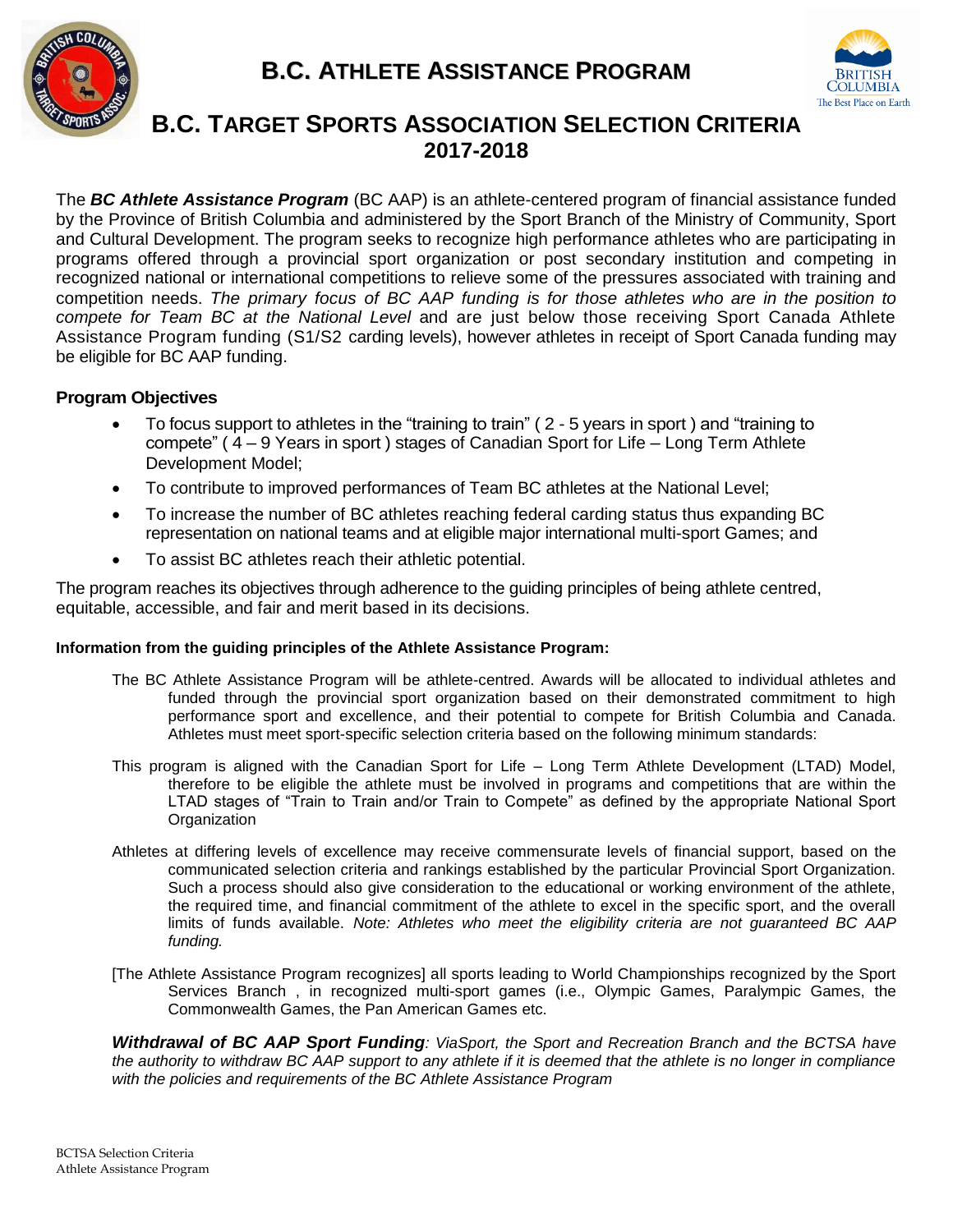## **BCTSA SELECTION CRITERIA:**

#### **Athlete selection by B.C. Target Sports will be based on the following objective and subjective criteria, and guided by the guiding principles of the Athlete Assistance Program of the Province of British Columbia**

- 1. To be eligible for BC AAP funding, an athlete must be a Canadian citizen or be of landed immigrant status, and a resident of British Columbia for at least one year prior to his/her date of nomination, or meet the more rigorous established and published residency requirements of the provincial sport organization.
- 2. An athlete **must** be a member in good standing of the B.C. Target Sports Association that expires March 31 **2019** and **also** involved ( at least ) in the "*Training to Train*" ( 2 – 5 yrs in sport ) and "*Training to Compete*" (4 – 9 yrs in sport) stages of Canadian Sport for Life – Long Term Athlete Development Model;
- 3. Athletes will be considered eligible and selected in order of the following levels of performance. Note that eligibility of an athlete based on the following criteria does not guarantee that the athlete will be selected to receive AAP funding, as the number of athletes to be funded and the levels of funding are dependent upon the total amount of funding received by the B.C. Targets Sports Association from the Athlete Assistance Program for any given year.
	- a. National Team member (minimum training requirement: 12 hours/week). Federally Carded Athletes: Athletes who receive SR1/SR2 funding through Sport Canada's Athlete Assistance Program may be eligible to receive BC AAP funding (up to a total of 25% of PSO's allocation). Athletes below the S1/S2 Sport Canada Athlete Assistance Program funding level may be considered to receive BC AAP *funding if the athlete is available to represent the province in competition unless made unavailable due to national program commitments.*
	- b In the BCTSA training scheme.
	- c B.C. Junior Team member (minimum training requirement: 8 hrs/week)
	- d Highest combined score at a provincial championship (minimum training requirement: 8 hrs per week)
	- e. *Note:* All athletes *must* be regularly working with a coach who meets the 3M National Coaching Certification Program (3M NCCP) standards as indicated.
	- f *Note*: A training plan *must* be submitted with the application, covering the 2018 competition year, showing anticipated competitions and training camps the athlete will be attending. A letter from the athlete's NCCP Level 3 coach *must* also be included indicating the coach's opinion of the athlete's work ethic and verifying the enclosed training plan.
- 4. **Subjective criteria:** An athlete should demonstrate competitiveness (the ability to perform in competition); good attitude (good sportsmanship and the ability to learn from mistakes); a willingness to work, learn, train and compete; and should represent the sport, the organization and British Columbia with dignity, enthusiasm and exemplary behaviour.

#### **ATHLETES RECEIVING FUNDS ARE EXPECTED TO:**

- meet or exceed the weekly training standards given in the table above, and
- submit a signed copy of the **BCTSA Athlete's Code of Conduct** with their application (on website)
- make themselves available for training camps **and at least three major competitions** per season, from among the following competitions (or including other competitions at equivalent levels as agreed on with your NCCP level 3 coach):
	- a. Provincial Smallbore Rifle or Pistol Championships and/or
	- b. BC Air Gun matches: Hibernation Match (November) and B.C. Airgun Championship (March) and/or,
	- c. the National Smallbore Championships or Pistol Championships and/or.
	- d. National or International Competitions as thought appropriate by their coach
	- make themselves available, if requested, to contribute to athlete development and coaching development programs run by the B.C. Target Sports Association.